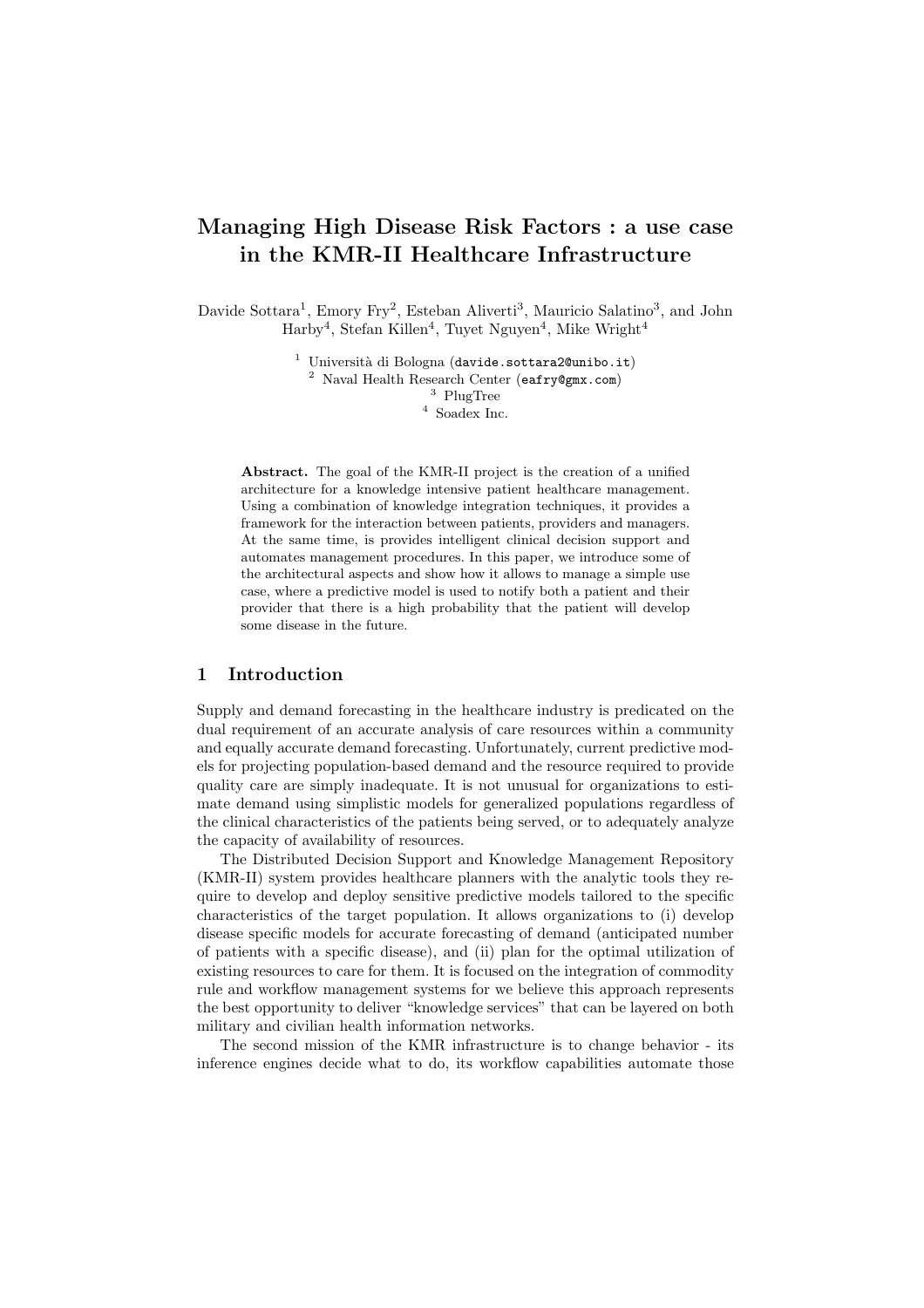tasks, and its notification capabilities communicate with intended recipients. Ultimately, all these capabilities need to be exposed to the end user if behavior is to change. KMR provides managed Presentation Services to assist developers in deploying tightly integrated graphical user interfaces that not only ensure the results of Clinical Decision Support (CDS) and Predictive Analytics can alert and inform the intended user, but can also materially effect behavior by writing orders, booking appointments, changing device settings, etc . . .

To this end, we are developing a knowledge intensive infrastructure, capable of leveraging different forms of knowledge: from a semantic description of the application domain, to predictive, diagnostic and planning models for decision support, to complex event processing for real-time operation management, to business rules and workflows for policy enforcement. We have adopted, but not limited ourselves to, a patient-centric architecture, in which a context ("virtual medical record" or VMR) is built for each patient, where all their historical data are stored. Each context is actually the working memory of a reasoning engine, capable of applying various inference strategies to the the clinical data contained therein. The engine, then, is provided at runtime with the appropriate knowledge, according to the specific evaluations which must be performed on the patient.

To give an overview of the architecture and its design principles, we will show a simple use case built on top of our general-purpose infrastructure. In this scenario, a healthcare organization recommends the usage of a set of predictive models, in order to evaluate the risk level a person may have, to develop one or more diseases. A provider is given the capability to apply one or more of those models to their patients. The models would leverage the clinical, historical data present in a patient's medical record - or allow the provider to fill in any missing piece of information - to estimate the probability (with an associated confidence interval) that the patient might suffer from a certain disease in the future. The result of this evaluation, usually based on a comparison of the patient's characteristics with the features of a reference population of individuals, can then be used to apply diagnostic and preventive actions<sup>5</sup>. In particular, should a model detect that a risk threshold has been exceeded for a disease, the system would make sure that both the patient and their provider are notified of this event, delivering a content-rich, informative alert message, using one or more predefined channels (e-mail, SMS, voice call, . . . ) and ensuring that an acknowledgment is returned.

The knowledge-based part of the architecture has been implemented using the open source Knowledge Integration Platform Drools. In addition to its friendly licensing model, it is a suite of tools which allows to model, combine and execute different forms of knowledge in the same environment, facilitating the development of complex applications such as the one we are describing. Drools comes in the form of a core rule engine, supporting a rich, semi-declarative language, and is extended with a set of additional modules which greatly enhance its inferential capabilities. In section 2, then, we will describe how the tool has been used to

<sup>5</sup> also recommendable by the system, although the topic is not covered in this paper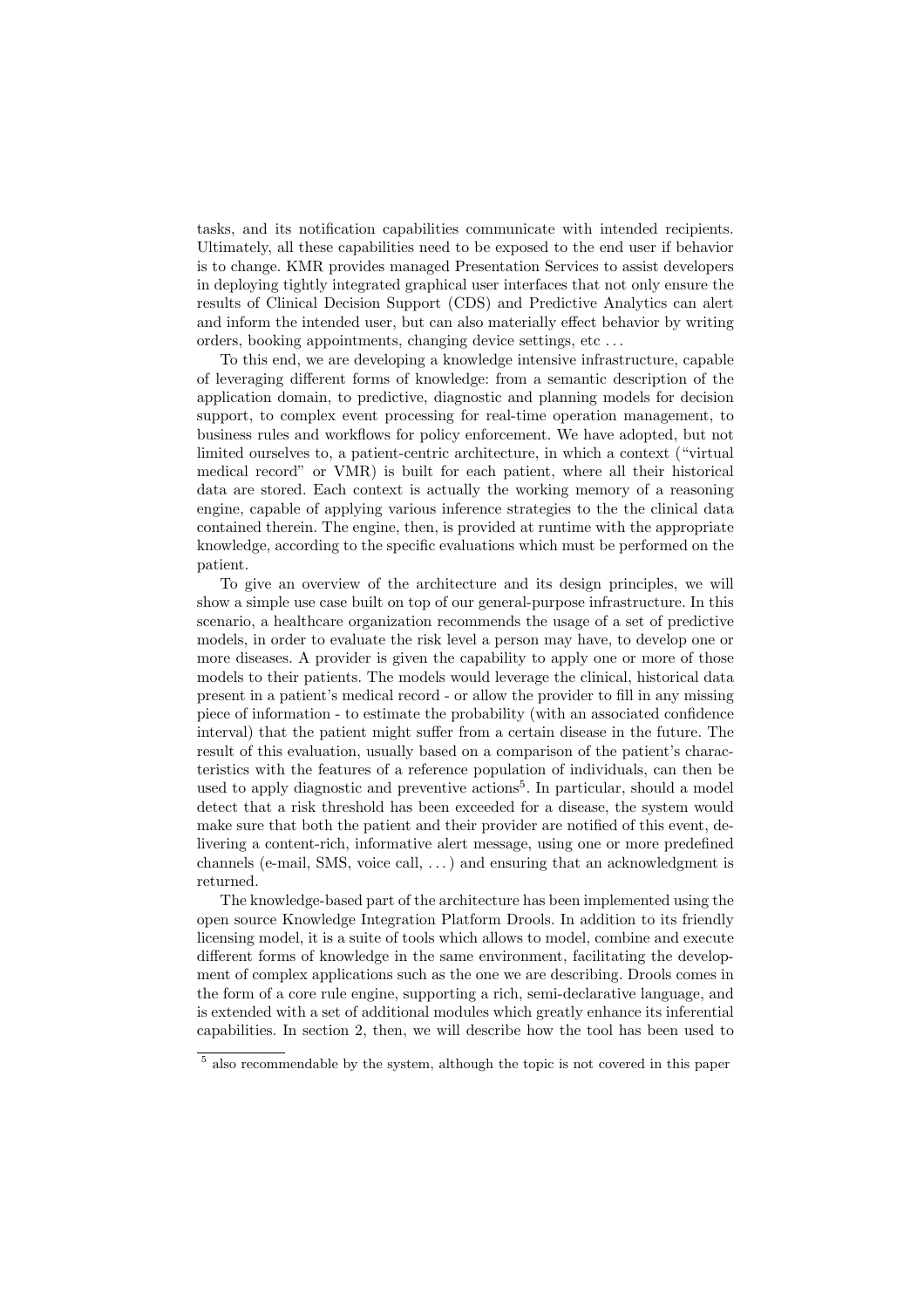develop the core of our application, while section 3 will provide more details on the use case we are presenting.

## 2 A Knowledge Intensive Architecture

Nowadays, large-scale applications are implemented either using Service-Oriented Architectures (SOA), Event-Driven Architectures, or a combination thereof. The two have been proven to be complementary ([4]), since the distinction mostly depends on how the components interact (synchronously vs asynchronously) rather than on structural differences. In our setting, we need both event-driven and request-driven services. A patient record would be continuously updated with information coming from various and heterogeneous sources, possibly triggering the parallel execution of different policies and processes. At the same time, various individuals in the healthcare management organization could request access or even perform operations on the patient's VMR to manage their status.

Given the nature of the data in the records, the knowledge-intensive nature the operations to be performed, the necessity to adapt the policies as the patient's conditions change in time and ultimately the need to provide a highly dynamic set of functionalities, we chose not to implement the core functionalities strictly as services. While still using more traditional (web) service interfaces for peripheral components such as the persistence, security and GUI sub-systems, we have decided to found the core of the architecture on the concept of rich, intelligent agents rather than services. Even from a modelling perspective, an "agent" better represents the idea of a dedicated patient manager: it is the agent, then, who is in charge of processing the incoming events and providing the required services.

*Drools Agents.* A Drools Agent is itself a knowledge-based application: its internal logic is programmed using rules rather than traditional imperative code. Its external interface is based on the concept of *communication performatives* and has been designed according to the principles of the  $FIPA<sup>6</sup>$  standard. This standard regulates the interactions between intelligent agents, defining formats for messages and their content, in addition to formalizing protocols for agentto-agent communications. To integrate agents in a non agent-based SOA, the agents expose a single endpoint as a (web) service, named tell. This service allows to deliver messages to the agent, either from another agent or a more traditional service. When a message is received, it is immediately inserted into a knowledge session, where a set of rules will interpret and process it. The agent currently understands most of the FIPA performatives and is designed to rely on the concept of *expectation* [1] to make sure that the appropriate protocols are respected when exchanging messages (e.g. either refusals or responses are received in a timely fashion for a given request).

 $6$  http://www.fipa.org/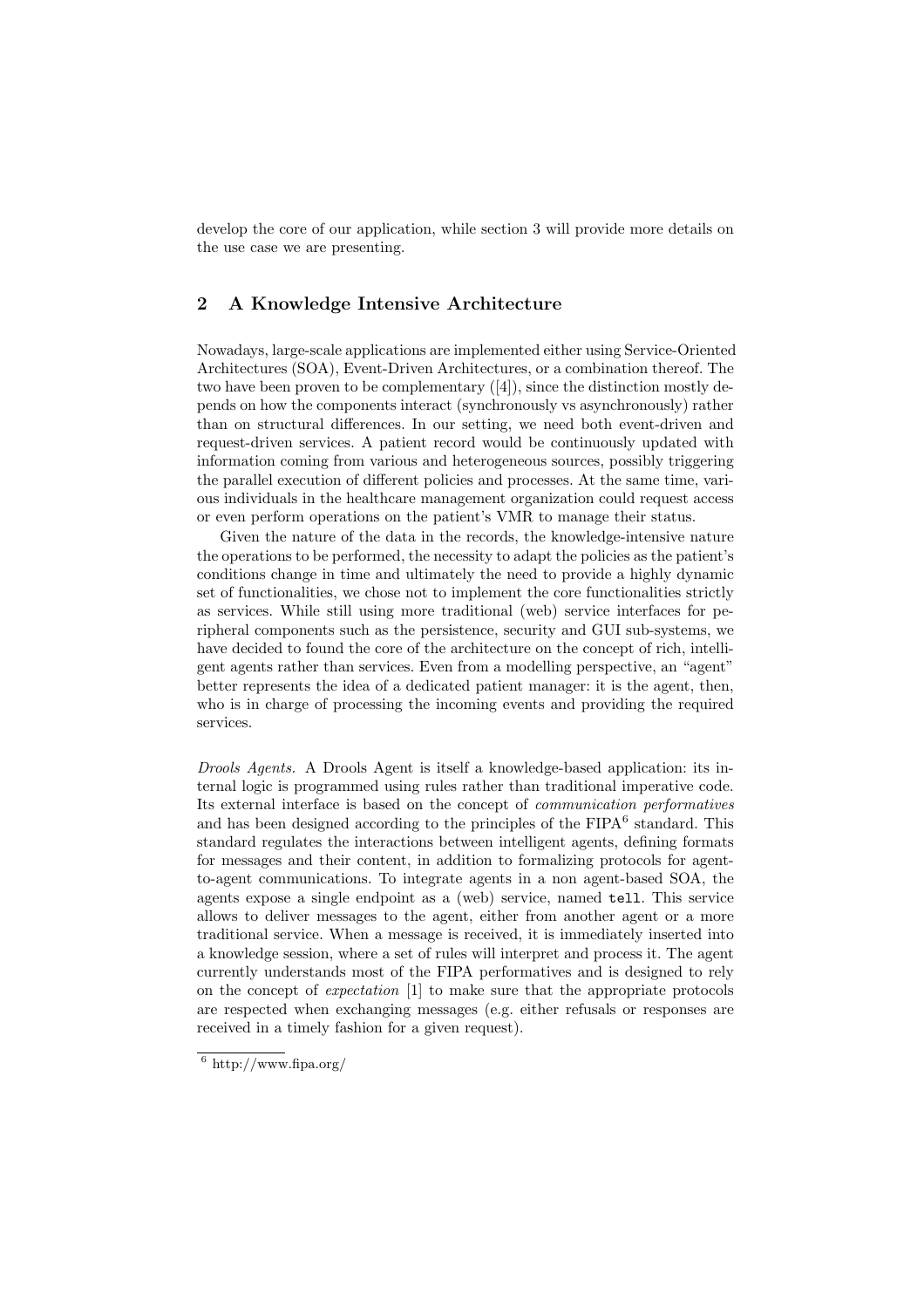Internally, the agent leverages the functionalities of drools-grid to deploy and maintain separate knowledge sub-sessions (i.e. runtime instances of the reasoning engine) on different nodes of a network. Each session is usually dedicated to a single patient. The rules in the main agent session, then, preprocess the messages and implement a dynamic content-based routing service [3], to ensure that messages regarding a specific patient are ultimately processed in the appropriate sub-session. The master session, in fact, converts each message into a set of working memory commands (assert, retract, query, . . . ). These commands are executed in the appropriate sub-session: when the results are available, they are delivered back to the main session where the appropriate response message is generated. In addition to the obvious load balancing benefits, this architecture allows to separate the messaging and protocol management rules (applied in the main session) from the clinical knowledge, since the sub-sessions are not aware of the agent-oriented nature of the environment sustaining them. An overview of the agent structure is summarized in figure 1.

While our architecture will support most FIPA performatives, the most relevant are Inform, Request and Query.

- Inform is used mainly for event notifications: it allows the asynchronous delivery of both data and events to any patient session. The events will be able to trigger consequences, but the source of the event will generally not be notified.
- Query is used to access the patient records and extract any information present therein in the form of facts
- Request is used to request the execution of specific actions on a patient session. A request is implemented using a fact insertion (to trigger the execution) followed by a query (to get the results).

The use of the Request performative, in combination with a rule-based management of the request message content allows to provide dynamic, declarative services. A Request contains an Action with a name and a list of arguments. The management rules are based on patterns matching the Actions and, as their consequences, trigger the actual executions aimed at satisfying the request, either directly or through chaining. These rules, then, are equivalent to the implementation of a service. With respect to more traditional services, interface contracts and registration and discovery functionalities are not (yet) supported, but the declarative nature of the implementation has many advantages in terms of deployment, maintenance and lifecycle management in general. Rules, in fact, are generally managed using a (Business) Rule Management System (drools-guvnor, in our case) which takes care of issues such as authoring, publication and versioning.

*Rich Knowledge Sessions.* To actually implement the patient specific services, the individual sessions can leverage the full power of the reasoning engine. The extension of production rules with event processing (drools-fusion) and workflow management (drools-jbpm) capabilities are well known and will not be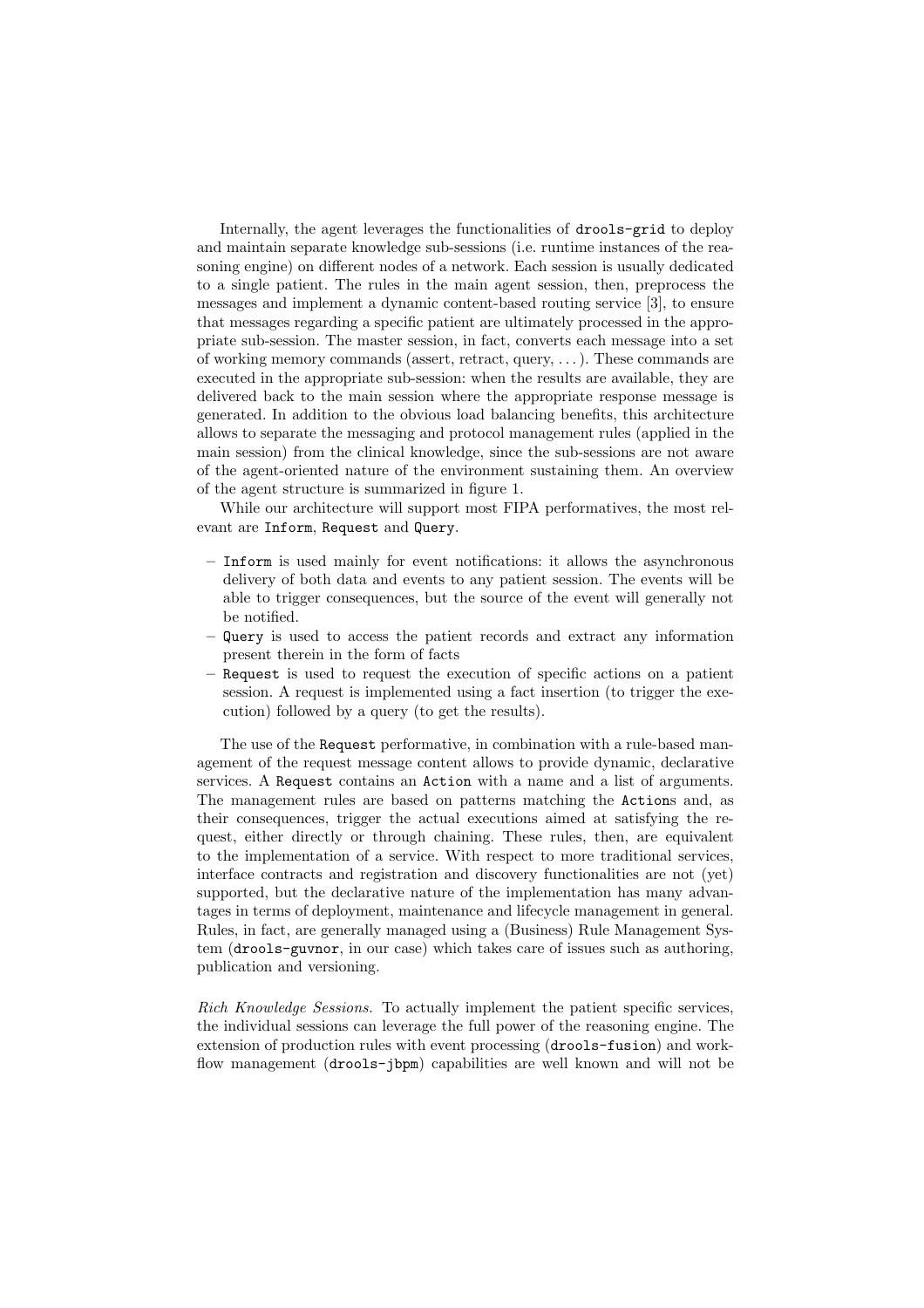

Fig. 1. Clinical Decision Support Agent Architecture

further discussed. To manage our complex use cases, however, additional extensions are being implemented as a part of the KMR-II project. The enhanced  $modules<sup>7</sup>$  include:

- drools-semantics adds semantic capabilities to the engine. In addition to providing a basic form of semantic reasoning [2], it currently implements some techniques to extract a data model from an ontology [5]. This data model can then be used to ground rules in the concepts defined in the ontology itself. The model is based on java interfaces: in order to bind to the interfaces either object instances or - in alternative - triple-described individuals, a technique known as *traiting* is used, similarly to what has been recently proposed in [8]. A high-level KMR-II ontology is currently being defined, as a part of the project, to describe a medical domain. It will be integrated with other medical "ontologies" to include standard vocabularies.
- drools-pmml allows to deploy PMML-encoded predictive models into a knowledge session, where they can be evaluated reactively. PMML, a standard for predictive model exchange, has been designed to declaratively describe the models' structure and parameters, and allows to exchange models between different engines. Models, then, can be trained using tools such as Knime or Weka and imported into Drools for runtime execution. Interestingly, a Drools-based compiler is used to translate a model into a serie of rules which emulate the behaviour of the predictive models themselves, allowing a seamless, homogeneous integration of the models into the rule session [7].
- drools-chance extends the traditional inference mechanisms to support uncertain and vague reasoning in a native way [6]. It will be used by the semantic and predictive reasoners, since their outputs are not boolean in general.

<sup>7</sup> https://github.com/droolsjbpm/drools-chance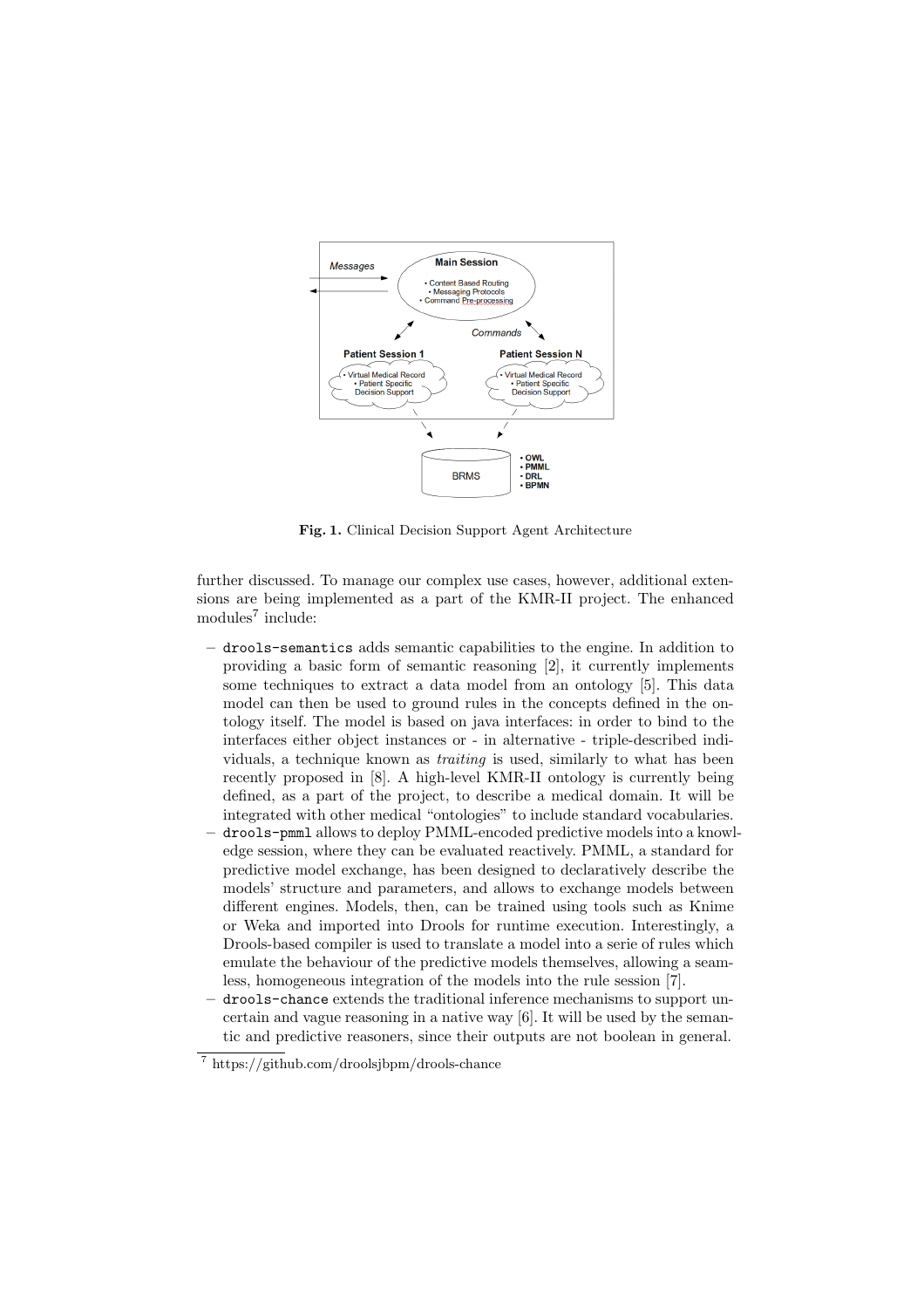– drools-informer is another rule-based module, derived from a refactoring of the open source tool previously known as "Tohu"8. It allows to automatically create and manage *Questions*, special objects which can be bound, at the same time, to a widget in a GUI interface and to a target object's field. Sets of Questions, called Questionnaires, generate dynamic forms for the dynamic update of facts inside the working memory, effectively making a knowledge session interactive.

### 3 Use Case - Risk Factor Prediction and Management

To demonstrate the flexibility of the infrastructure, we propose the following simple scenario. We assume that a soldier, just returned from deployment in a war zone, visits their provider for a check-up. Given the patient history, the provider has chosen to evaluate a risk assessment model to estimate the probability that the soldier will suffer from post-traumatic stress disorder (PTSD). The system loads the appropriate predictive model and notifies the provider that some relevant model inputs are missing. Those inputs, however, can be easily acquired by interviewing the patient and provided to the system filling a questionnaire. Once the questionnaire is complete, the model will be evaluated: depending on the actual answers, the estimated risk value might be above the threshold set by the provider. If this is the case, the system will generate two alert messages: one for the provider and one for the patient. The messages are accessible through a "universal inbox", a web-based frontend which displays messages in a fashion inspired by traditional email clients. The body of the messages, however, contains dynamic content, including an interactive form that is used by the recipient to acknowledge the message after it has been read. If the message is not acknowledged within a given deadline, a second message - in the form of an SMS - is delivered as a reminder.

*Use Case Implementation.* This use case leverages most of the components in the architecture. The presentation services, interacting with the GUI, use three of the decision support agent "services": getRiskModelDetails, getForm and setForm. The first is used to request the deployment (if not already available) of a specific PMML model in a patient's session and it subsequent evaluation, returning the estimated percentage and any correlated information (e.g. the confidence interval $)^9$ . The second is used to get any interaction questionnaire metadata (generating it if necessary), which allows the GUI to render a web form to collect the answers from the user. In combination with getRiskModelDetails, it returns the questionnaire associated to a predictive model instance. The third, instead, delivers the answers to specific questions and returns the result of any validation check, if present.

When the risk threshold is exceeded, a message generation and management process is started internally. The agent has been configured to generate the ap-

<sup>8</sup> http://www.jboss.org/tohu

<sup>&</sup>lt;sup>9</sup> In the application demo, we use a few mock models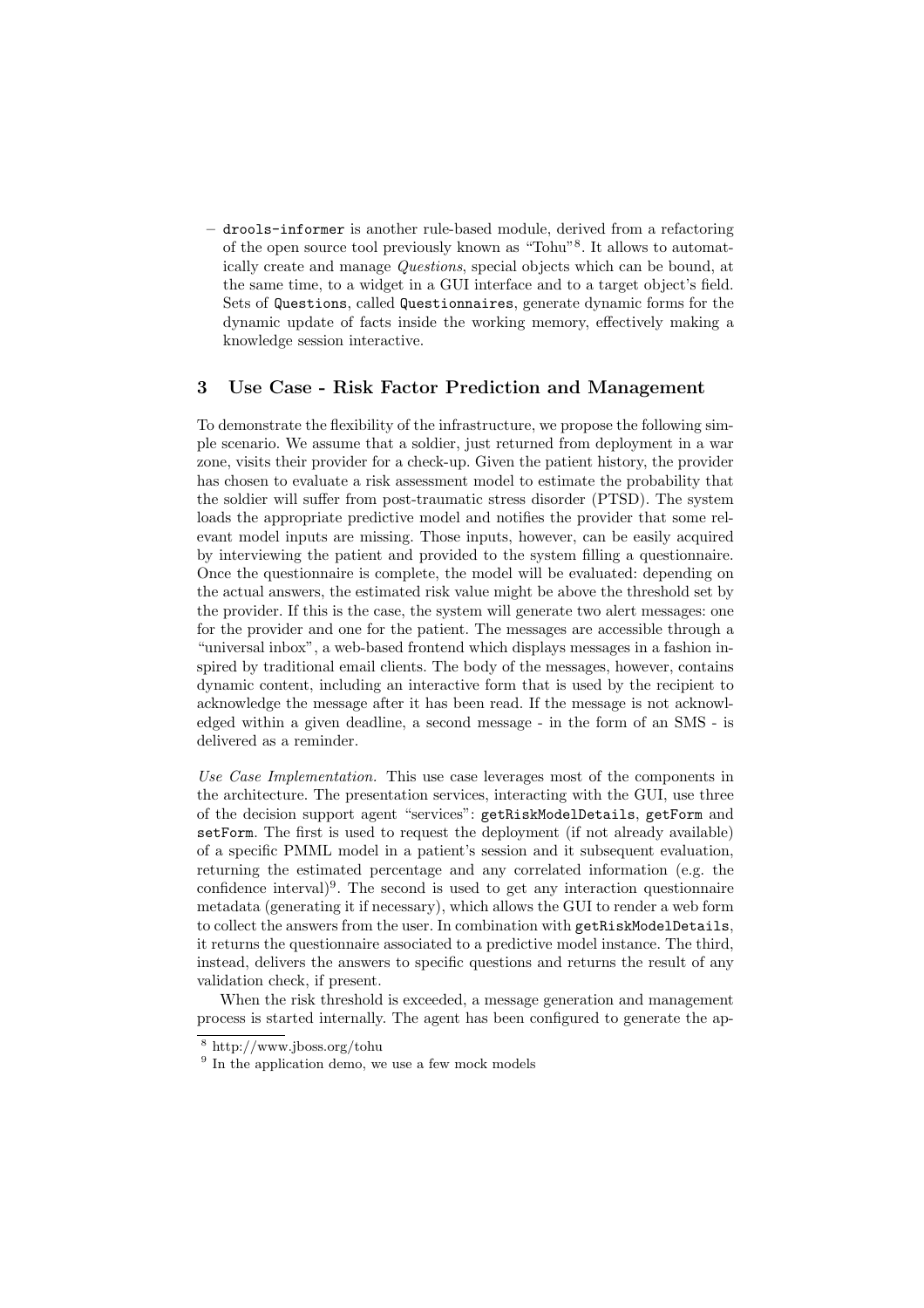propriate alert messages and deliver them to the appropriate recipients using the appropriate channels. It collects data from the current context (patient, provider, disease, risk level,  $\dots$ ) and uses them to instantiate one or more message templates. (The actual delivery of the messages is not done directly, but delegated to another dedicated agent, which is out of scope for the purpose of this paper). Each message will also contain the reference to an interaction form, prepared to collect the acknowledgments from the recipient. When the inbox client renders the message content, in fact, the GUI will again invoke the getForm and setForm services to let the user and the agent interact.

### 4 Conclusions

This paper shows some aspects of the current state in the development of the KMR-II clinical decision support system infrastructure. The system allows to integrate different types of knowledge (semantic, predictive, operational,  $\dots$ ) regarding a patient and the best way to provide healthcare for them. The system then applies this knowledge to the data definining a patient's clinical history, automating some management actions and acting as a (clinical) decision support system for the patient's provider and their organization.

The knowledge-based core of the application is deployed in a broader service and event oriented architecture, integrating various data sources and services. The application, moreover, provides a unified web-based interface for both patients and providers, allowing them to interact with the system and between each other in a seamless way.

### Acknowledgments

The KMR project is supported by Award Number: W81XWH-11-2-0062, administered through the U.S. Army Medical Research Acquisition Activity, 820 Chandler Street, Fort Detrick, MD 21702-5014.

The opinions of the authors do not necessarily state or reflect those of their respective employers, including the Department of Navy, the Department of Defense, and the United States Government, and shall not be used for advertising or product endorsement purposes.

The whole platform will be released under a BSD-like open source license in early 2012.

### References

- 1. Bragaglia, S., Chesani, F., Fry, E., , Mello, P., Montali, M., Sottara, D.: Event condition expectation (ece-) rules for monitoring observable systems (2011)
- 2. Bragaglia, S., Chesani, F., Mello, P., Sottara, D.: A Rule-Based Implementation of Fuzzy Tableau Reasoning. In: RuleML. pp. 35–49 (2010)